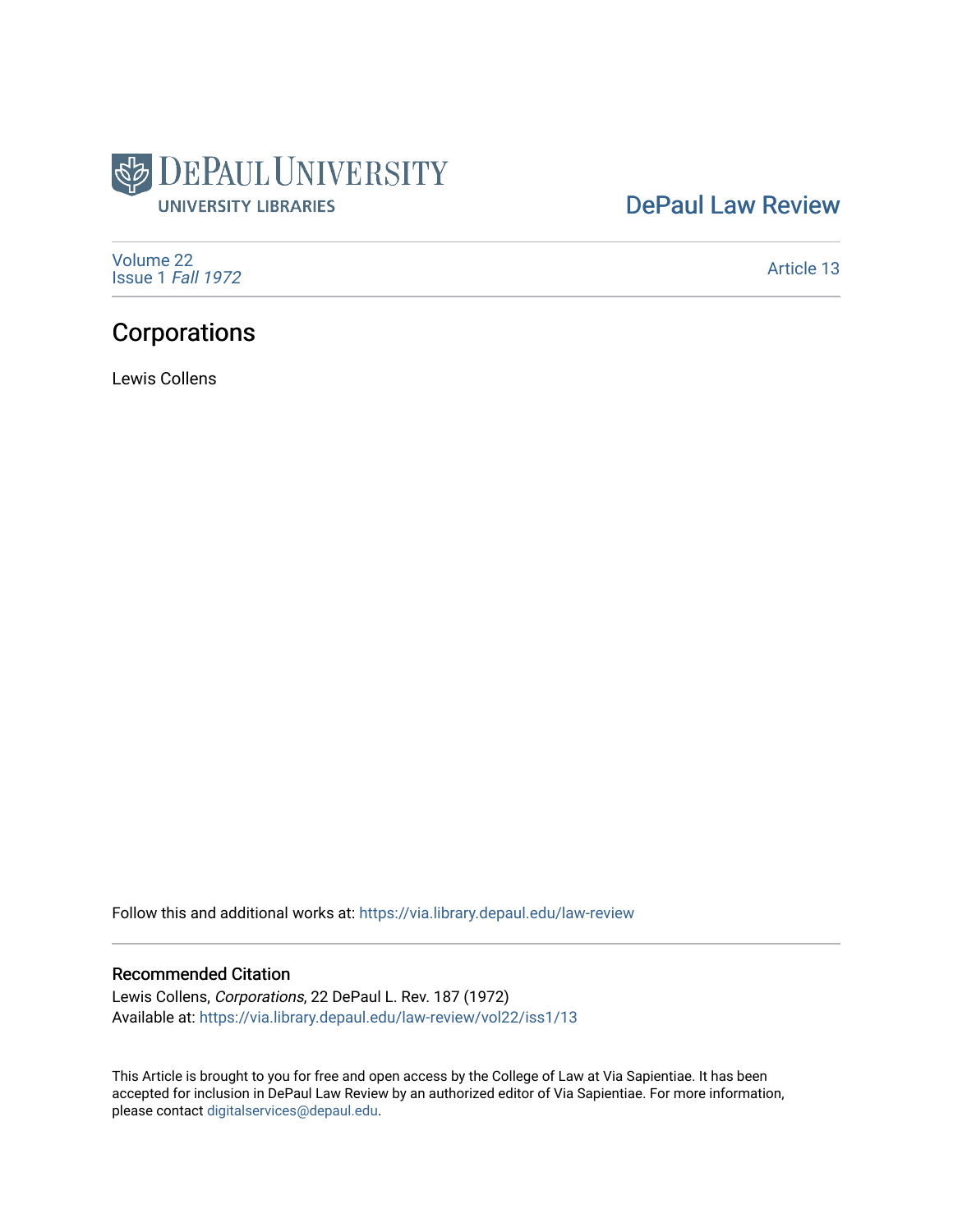## CORPORATIONS

## **LEWIS COLLENS\***

#### **RECENT CASES**

**HE PAST** year has not been a particularly active one for the legislature or the courts in the area of corporation law.' There were five cases and one amendment to the Business Corporation Act that merit attention.

In *Stroh v. Blackhawk Holding Corp.*,<sup>2</sup> the Illinois Supreme Court held that it is proper for a corporation to issue voting shares which have no right to receive current or liquidating dividends. The Blackhawk Holding Corporation had 3,000,000 shares of authorized Class A stock and 500,000 shares of authorized Class B stock. The Class B stock had no right to participate in ordinary or liquidating dividends. Upon formation, the company sold 500,000 Class A shares, representing 46% of the voting power, to the public for \$2,000,000 (\$4.00 per share). The corporate promoters and insiders purchased 87,868 Class A shares, representing 8% of the voting power, for about \$300,000 (\$3.40 per share), and 500,000 Class B shares, representing 46% of the voting power, for \$1,250 (1/4th cent per share). Thus, the public paid \$2,000,000 for 46% of the voting stock and the promoters paid slightly over \$300,000 for 54% of the voting power. This information was fully disclosed in the company's prospectus; hence, no issue of fraud was involved.

In August 1964, the Class B percentage of voting power was reduced to approximately 29%. The reduction was the result of a two-for-one split of the Class A shares and the sale of an additional 61,945 shares to the public. Prior to the company's annual meeting in 1968, a contest for control developed and a group of Class A

<sup>\*</sup>Associate Professor of Law, Chicago-Kent College of Law; B.S., M.A. University of Illinois; J.D. University of Chicago.

**<sup>1.</sup>** This survey does not cover the Illinois and Federal Securities Acts.

<sup>2. 48</sup> Ill. 2d 471, 272 N.E.2d 1 (1971).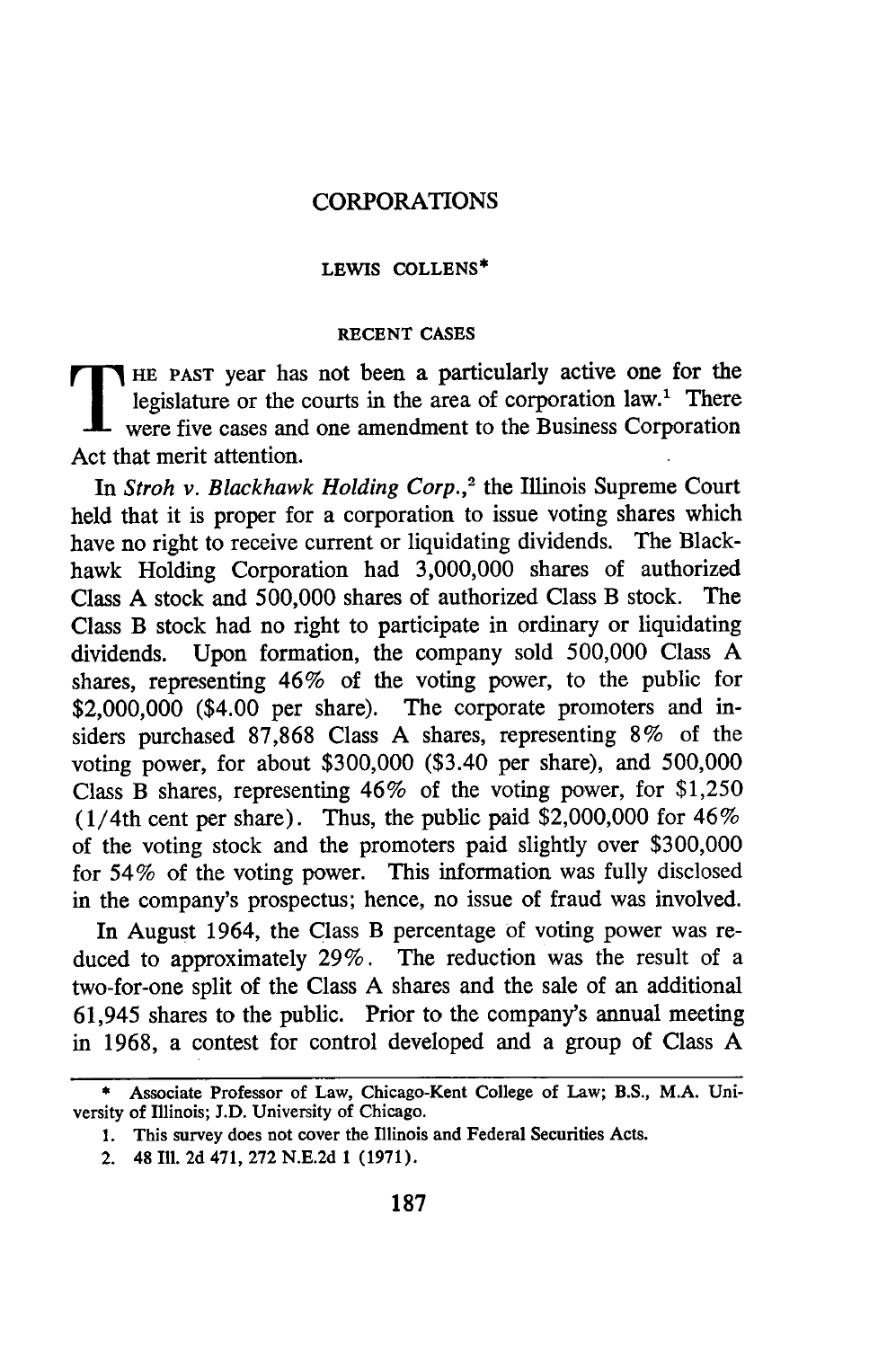shareholders filed suit to enjoin the Class B shareholders from voting at the June meeting. The trial court enjoined the voting of shares on the ground that the issuance of the stock was an invalid *ultra vires* act.3 This judgment was reversed by the appellate court, and the supreme court in a 4-2 decision concurred with the appellate court's decision.

The supreme court majority, in an opinion by Justice Davis, reasoned that "shares" are defined in the Business Corporation Act as the "proprietary interests in the corporation," that "proprietary" means "ownership" and that "ownership" means the "[1] right to participate in the control of the corporation, [2] in its surplus or profits, or [3] in the distribution of its assets."<sup>4</sup> (emphasis added). The court held that the use of the disjunctive "or" in the definition of ownership meant that a "share" need have only one of the three enumerated characteristics, subject to the requirement<sup>5</sup> that each share of stock in an Illinois corporation have the right to vote. This result was deemed consistent with Delaware decisions and with a legislative intent to permit individuals to make their own private contractual arrangements with regard to dividends and liquidation rights. The court found further support for its view in the fact that regulations of the Secretary of State provide for issuance of up to one-third "voting only" stock.<sup>6</sup>

Justices Schaefer and Ward dissented from the majority on four issues. First, they found in the statutory authorization of shares with dividend preferences<sup>7</sup> an implicit command that all shares must have some dividend rights; second, they felt there was a misplaced

<sup>3.</sup> The terminology of the court and presumably the parties is not technically correct. The plaintiffs would not have had standing to allege that issuance of the stock was *ultra vires, i.e.,* that this particular corporation was without power to act. ILL. REV. **STAT.** ch. 32, § 157.8 (1971). The plaintiffs had to be arguing that issuance of the shares was illegal, *i.e.,* that no corporation has power to issue the shares.

<sup>4. 48</sup> Ill. 2d at 476-77, 272 N.E.2d at 3-4. This language is from former section 2(f) of the B.C.A., ILL. REV. **STAT.** ch. 32, **§ 157.2(f) (1955).** The court said that the Committee Comments indicated the **1955** amendment caused "no change in legal effect" and therefore the old definition of "share" continued to be effective.

**<sup>5.</sup>** ILL. REV. **STAT.** ch. 32, § 157.28 (1971).

<sup>6. 48</sup> Ill. 2d at 483-84, 272 N.E.2d at 7. No supporting citation is given by the court.

<sup>7.</sup> ILL. REV. **STAT.** ch. 32, § 157.14(c) (1971).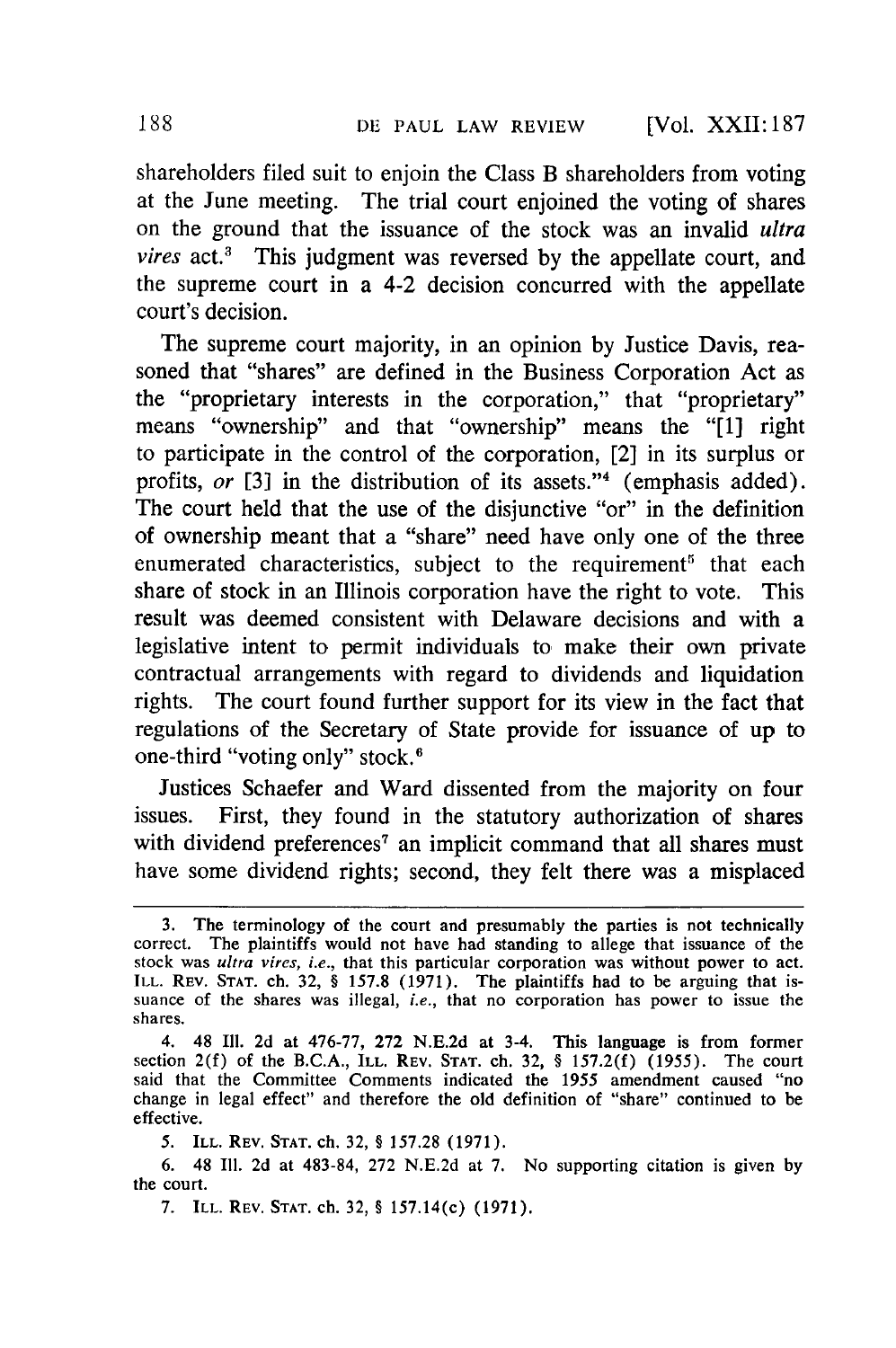#### **CORPORATIONS**

reliance by the majority on the disjunctive "or" because it would then follow that a corporation could have non-voting stock-something clearly not permitted under statutory<sup>8</sup> and case law<sup>9</sup>; and third, they argued that the reliance on Delaware analogies<sup>10</sup> was misleading because Delaware permits non-voting stock.<sup>11</sup> Finally and most fundamentally, they contended that "ownership" is an economic concept and therefore you cannot own part of a corporation if you have no interest in the assets or earnings.

While the result reached by the majority has some support elsewhere,<sup>12</sup> it is difficult to quarrel with the dissent's view that an economic interest in the corporation is the essence of stock ownership. Strangely enough, the majority may have, in fact, accepted the dissent's economic argument. The final paragraph of the majority opinion opens with the statement "[w]e have assumed, *without deciding,* for the purpose of this decision only, that the Class B stock carried with it no rights to dividends, current or liquidating."<sup>13</sup> (emphasis added). Since there was no dispute over the lower court's finding that the shares had *no rights* to current or liquidating dividends, the meaning of this sentence is far from clear. The majority may have been suggesting that "voting only" shares have an inherent right to participate in current and liquidating dividends. This would not be inconsistent with the result reached. The majority had to determine whether the shares had the right to votenot whether they could participate in dividends. Conceivably, they could subsequently hold that all shares must participate in current and liquidating dividends. However, if the majority really felt that there was an inherent right to receive dividends, it is difficult to understand why they failed to say so. Such a statement would have made most of the majority's discussion moot. It is indeed, as Justice Schaefer noted, "hard to understand"<sup>14</sup> the last paragraph of the majority opinion.

<sup>8.</sup> ILL. REV. **STAT.** ch. 32, § 157.28 (1971).

**<sup>9.</sup>** People *ex rel.* Watseka Telephone Co. v. Emmerson, 302 Ill. 300, 134 N.E. 707 (1922).

<sup>10. 48</sup> Ill. 2d at 487-88, 272 N.E.2d at 9. The majority cited Lehrman v. Cohen, 43 Del. Ch. 222, 222 A.2d 800 (1966).

<sup>11.</sup> **DEL. CODE ANN.** tit. **8, § 151(a) (1953).**

<sup>12.</sup> Lehrman v. Cohen, 43 Del. Ch. 222, 222 A.2d 800 (1966).

<sup>13. 48</sup> Ill. 2d at 484, 272 N.E.2d at 7.

<sup>14.</sup> *Id.*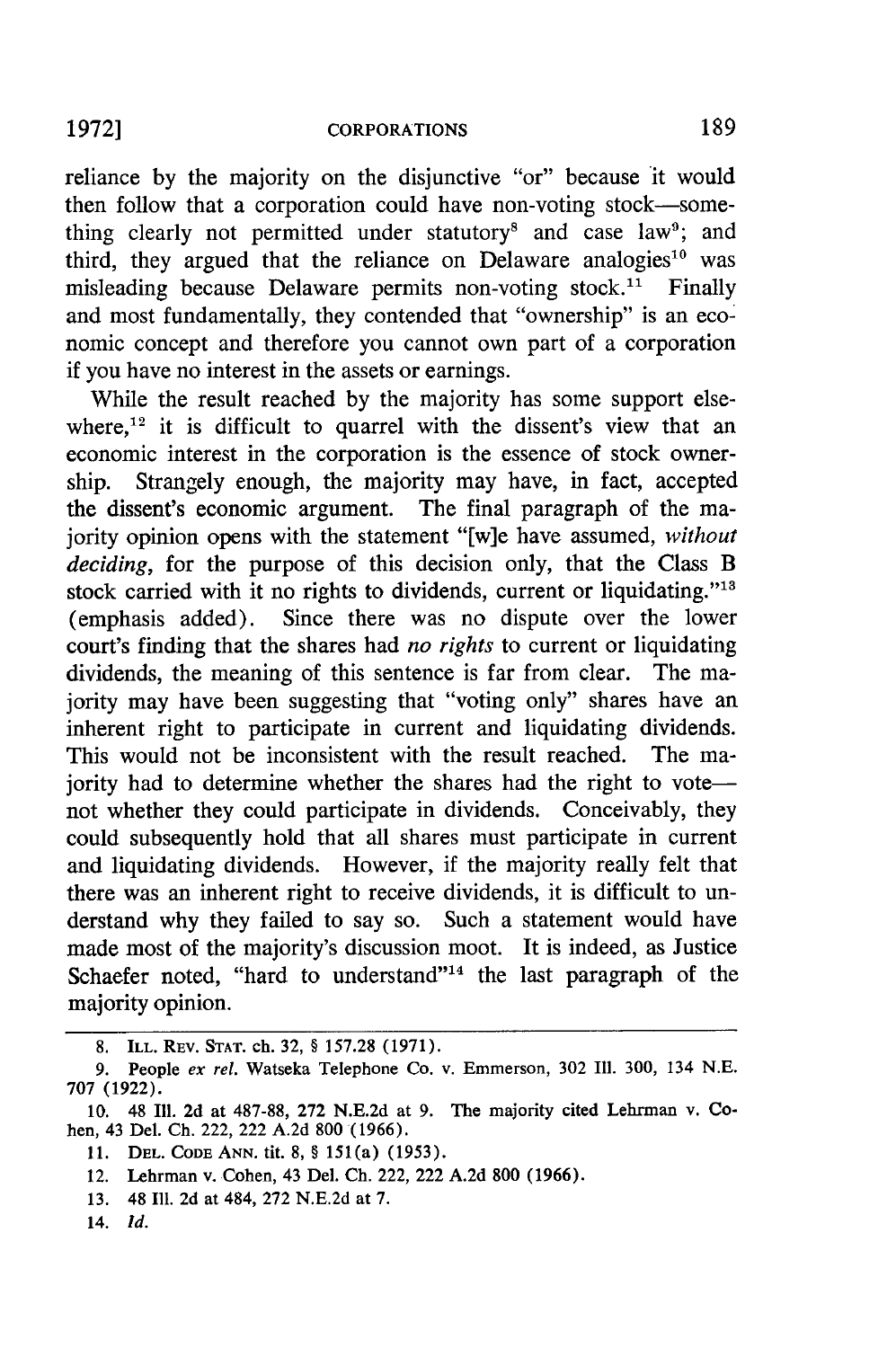Even in light of *Blackhawk,* it is advisable for attorneys to avoid creating "voting only" stock because the dissent's argument may ultimately prevail. Where issuance of such stock seems necessary to achieve a desired voting balance, the safest course of action is to provide a miniscule dividend preference for the shares. For example, in the *Blackhawk* situation, the Class B stock could have been given the following characteristics: non-cumulative, non-participating with annual dividend preference of 1/10th of a mil per share, and upon liquidation 1/4 cent per share. This would have given the Class B shareholders the right to receive \$500 yearly whenever the Class A shares were being paid dividends, and the right to a return of their nominal capital contribution in the event of dissolution. Even such a small economic interest presumably would have satisfied Justices Schaefer and Ward, and eliminated any possible challenge to the legality of the issuance of the stock.

The question of personal liability of shareholders for business debts was involved in three cases-two of which held the shareholders personally liable. In *Califf v. Coca-Cola Company,'5 a* products liability suit was filed against the Coca-Cola Company [CCC] and its wholly-owned subsidiary, Coca-Cola Bottling Company of Chicago [CCBC]. CCC manufactured and sold syrup to CCBC which, in turn, manufactured and bottled the final soft drink product which had exploded and injured plaintiff's eye. The court granted CCC's motion to dismiss and said "[m]ere stock ownership is insufficient to make a parent corporation liable for the tortious acts of its subsidiary."<sup>16</sup> The companies were independently operated, had separate facilities, separate boards of directors, and separate officers except for an assistant secretary and assistant treasurer. In view of this separation and the financial stability of **CCBC,** the result was quite predictable.

Liability was imposed on shareholders in *Kingsberry Homes v. Corey, <sup>7</sup>*who had operated their business as partners until November 1967, when they formed the corporation. Several months prior to incorporation, the partners began making purchases from plaintiff and had executed personal guarantees to obtain credit. Defendants

**<sup>15. 326</sup> F.** Supp. **540 (N.D. Il1. 1971).**

**<sup>16.</sup>** *Id.* **at 541.**

**<sup>17. 457</sup> F.2d 181** (7th Cir. **1972).**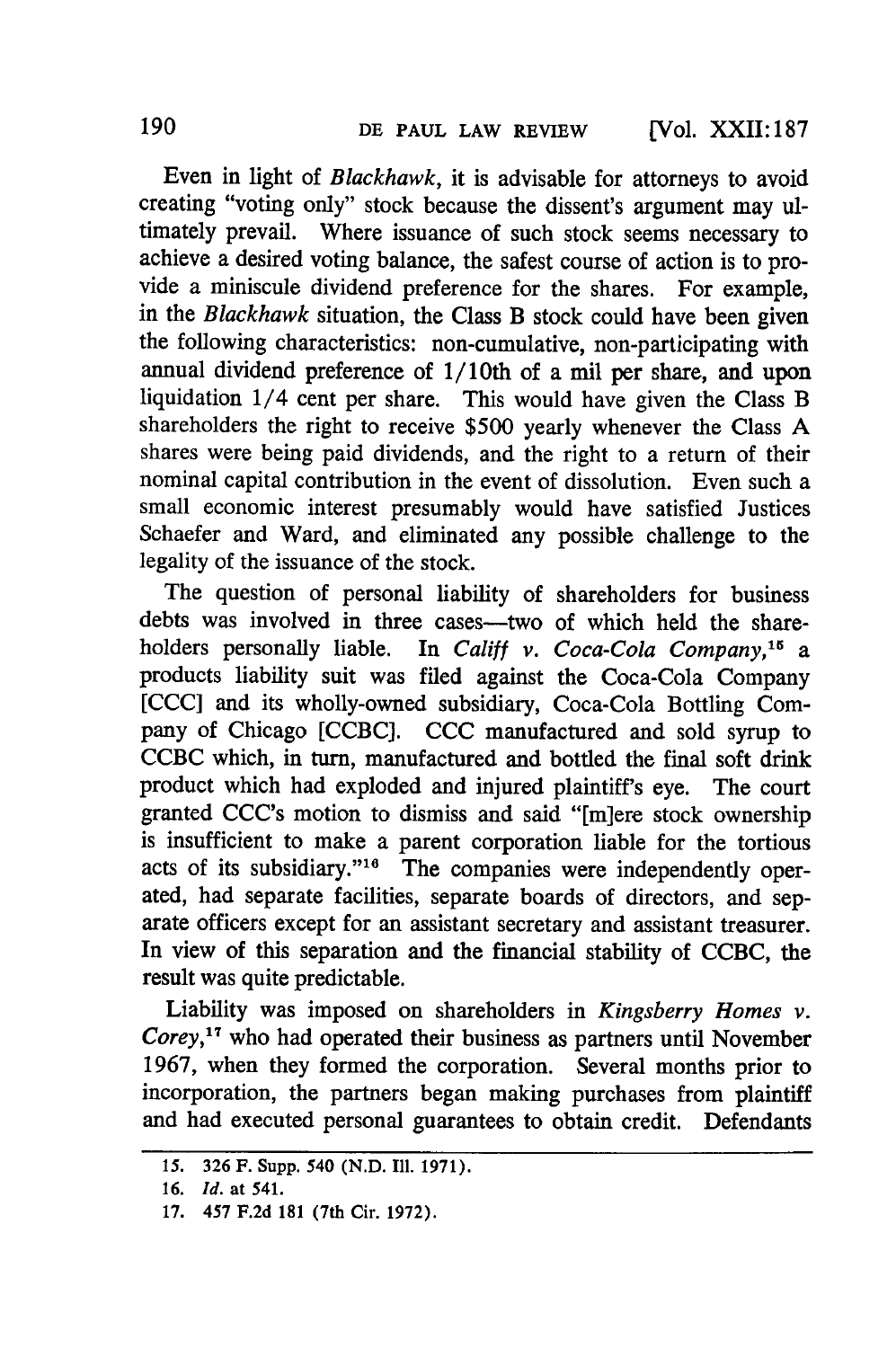argued that the personal guarantees applied to purchases made prior to incorporation *(i.e.,* by the partnership) and not to purchases made by the corporation. The court rejected this argument and said defendants were estopped from denying personal liability because of their failure to formally notify plaintiff of the fact of incorporation. In a sharp dissent,<sup>18</sup> Judge Stevens argued that plaintiff in fact had knowledge of the incorporation, both through its regional sales manager and because all invoices after the date of incorporation had been paid **by** corporate check.

In *Anzalone v. Durchslag,'9* liability was imposed on Durchslag, a former shareholder, for money due plaintiff for goods delivered to the business. In April 1963, Durchslag, a major shareholder in Chicago Camcorp, Inc., approached Anzalone, an old friend, and requested that Anzalone sell painting supplies to the corporation on credit. The request was granted. In April 1964, Durchslag told Anzalone that a new employee was being hired, that they were going into painting in a big way, and that General Painting Contractors was the name that was going to be used because it was more descriptive. Anzalone said that he expressed reservations about Durchslag's new employee, but "as long as Mr. Durchslag was behind the whole situation and I had known him for so many years and his family and doing business with them, and always been paid, I went, just went along with them [sic]."<sup>20</sup> Anzalone further testified that he was told "they were changing the name from Chicago Camp Corp [sic] to General Painting Contractors, a division of that or whatever **. . .**I am positive that is what he termed it as in forming a new company."<sup>21</sup>

From April to September 1964, supplies were purchased and bills were paid **by** Chicago Camcorp checks. In September, Durchslag told Anzalone he was no longer associated with General Painting Contractors. When Anzalone asked whom he should see for money, Durchslag replied, "You will have to chase Jack Richards."<sup>22</sup>

Because the court found that Durchslag had represented that he

**<sup>18.</sup>** *Id.* at **183-84** (dissenting opinion).

**<sup>19. 1111.</sup>** App. 3d 125, **273** N.E.2d **752** (1971).

<sup>20.</sup> *Id.* at 127, **273** N.E.2d at **753.**

<sup>21.</sup> *Id.* at 127, 273 N.E.2d at 754.

<sup>22.</sup> *Id.*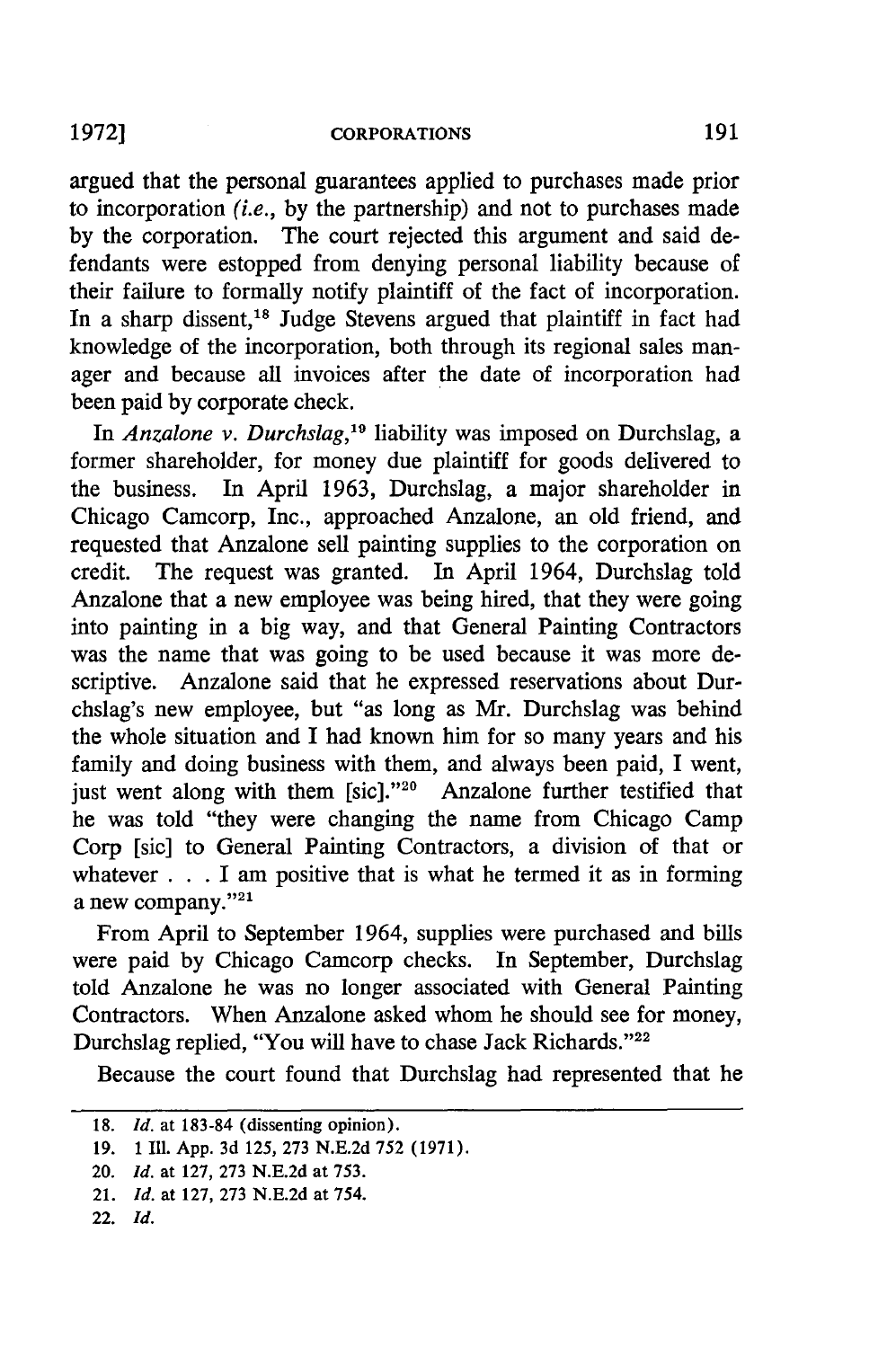was acting for General Painting Contractors, a new corporation which in fact did not exist, Durchslag and his "co-shareholder" were held liable as partners.<sup>23</sup> Having decided that Durchslag was acting for a nonexistent corporation, the court had to dispose of one final argument-that Anzalone should not be permitted to recover from Durchslag personally because credit was extended to a "business" rather than to Durchslag personally. The court rejected this "estoppel" argument because the trial court had found as a fact that Anzalone had relied on Durchslag's personal credit.

Finally, the opinion contains confusing dicta regarding the right of a corporation to use another name. The court suggests that it would have been improper for Chicago Camcorp to have done business as "General Painting Contractors, a division of Chicago Camcorp."24 It says that such a designation would *not* inform creditors that the two companies were one and the same. No authority for this view is cited and it seems questionable on its face.<sup>21</sup>

*Anzalone* and *Kingsberry* both illustrate the continuing difficulties encountered by shareholders of close corporations in trying to insulate themselves from personal liability for contractual debts of the business. A small businessman who wishes to avoid personal liability when making purchases for the corporation must make it absolutely clear to the seller that he is acting on behalf of the corporation. Any ambiguity will be resolved against the individual purchaser and he will be held personally liable.

In *Somers v. AAA Temporary Services, Inc.,26* the issue was the effectiveness of a bylaw amendment enacted by the corporation's only two shareholders. The amendment purported to reduce the number of directors on the board from three to two. In a questionable decision, the First District Appellate Court held the amendment

<sup>23.</sup> *Id.* at 130, 273 N.E.2d at **756.**

<sup>24.</sup> *Id.* at 129, 273 N.E.2d at 754.

<sup>25.</sup> It is hard to believe that the average person would be confused by such a designation. It is common for large corporations to use "division" designations.<br>See e.g., Kingsberry Homes v. Corey, 457 F.2d 181 (7th Cir. 1972), where suit was brought by "Kingsberry Homes, a division of Boise Cascade C It is unclear whether the use of a "division" designation when soliciting business violates ILL. REV. **STAT.** ch. **32,** § 211.1 (1971), which prohibits "assuming any other or different name," or ILL. REV. **STAT.** ch. 96, §§ 4-8 (1971), which prohibits a corporation using a name other than its "real name."

**<sup>26. 5</sup>** Ill.App.3d 931, 284 N.E.2d 462 (1972).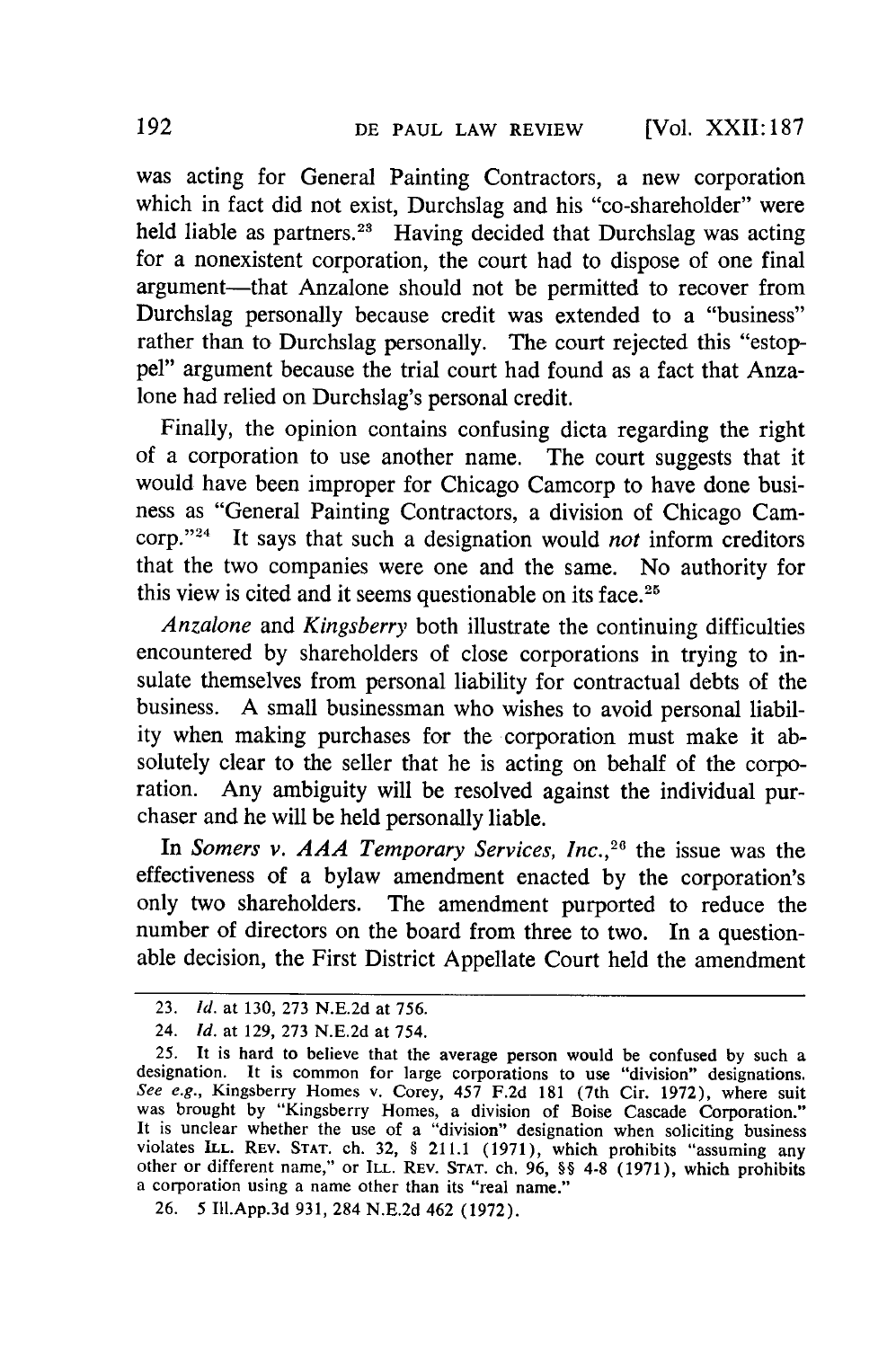**CORPORATIONS** 

invalid because it had not been approved **by** the directors as required by the Business Corporation Act.<sup>27</sup>

One would have assumed that under the principles enunciated by the Illinois Supreme Court in *Galler v. Galler<sup>28</sup>* that a different result would have been reached. In *Somers,* the court quoted what it thought was the *Galler* holding:

There is no reason why mature men should not be able to adapt the statutory form to the structure they want, so long as they do not endanger other stockholders, creditors, or the public, or violate a clearly mandatory provision of the corporation laws.<sup>29</sup>

Since no one in *Somers* thought that the shareholders' amendment of the bylaws endangered the shareholders, creditors or the public, the court had to find that the B.C.A.-prescribed amendment procedures were mandatory. They said:

The Galler court did not say that the Illinois Business Corporation Act may be disregarded in the case of a close corporation. Slight deviations from corporate norms may be permitted. However, action by the shareholders which is in direct contravention of the statute cannot be allowed.<sup>30</sup>

*Galler* did not indicate which provisions of the **B.C.A.** were to be considered mandatory. However, it is hard to believe that the *Somers* situation falls within this category. After all, *Galler* approved a shareholders' agreement that specified dividend payments and salaries-two things that are normally within the exclusive province of the board of directors. Surely, determination of the number of directors is of less significance than dividend payments and salaries. The practical consequences of the court's decision are particularly unfortunate. The plaintiff in the case was the ousted third director who owned no stock in the corporation. In all likelihood, he was acting on behalf of Kay, one of the two shareholders. This would indicate that Kay and Raimer, the other shareholder, had a falling out and that the suit was designed to allow Kay and the plaintiff

**1972]**

<sup>27.</sup> ILL. REV. **STAT.** ch. 32, § 157.25 (1971).

<sup>28. 32</sup> Ill. 2d 16, **203** N.E.2d 577 (1964).

<sup>29.</sup> **Id.** at 30, 203 N.E.2d at 585. The language cited is actually from a Yale Law Review article by George Hornstein which the court introduced with this comment: "Numerous helpful textual statements and law review articles dealing with the judicial treatment of the close corporation have been pointed out by counsel. One article concludes . . . ." While the Hornstein language does not represent the precise holding of Galler, it is hard to argue with the proposition that a mandatory provision must be obeyed. The problem is determining what is mandatory.

<sup>30.</sup> 5 Ill.App.3d at 935, 284 N.E.2d at 465.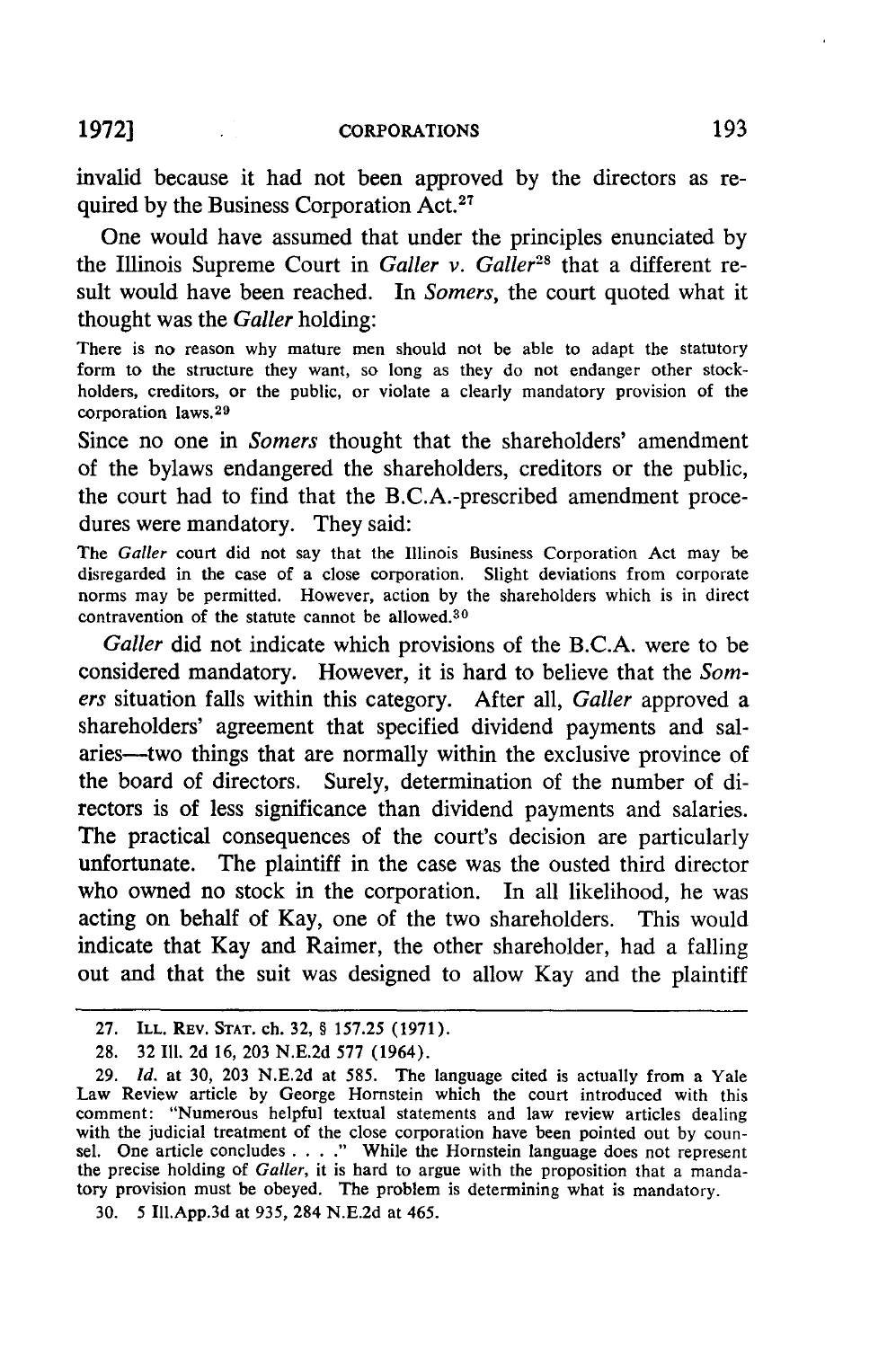to gain control of the board and the business. $31$  The court's decision goes a long way toward helping Kay reach that objective. It is doubtful that such a result will promote an equitable settlement of the shareholders' differences.

### LEGISLATION

On July 1, 1972, the new short form merger statute became effective.32 This statute governs mergers of subsidiaries into their parent corporations where the parent owns at least 99% of each class of the subsidiary's outstanding stock. The statute substantially simplifies the normal merger procedure<sup>33</sup> by eliminating the need for approval by the board of directors and shareholders of the subsidiary and the need for approval by the shareholders of the parent.

In addition to simplifying procedure, the statute eliminates the right of shareholders of the parent to dissent from the merger, *i.e.,* to be paid the fair value of their shares in cash. However, this does not impose a hardship on the parent's shareholders, since the traditional reason for providing "dissenters' rights" does not exist, *i.e.,* there is no significant change in the economic entity from the viewpoint of the parent's shareholders.

From the viewpoint of the shareholders of the subsidiary corporation, the new corporation, in which they may be asked to accept stock, is a substantially changed economic entity. Since they also are given no voice in determining the plan of merger, it is not surprising that their right to dissent has been preserved. To exercise this right the shareholder must notify the corporation in writing within 30 days after the plan of merger has been mailed. Within 10 days after receiving the written objection, the corporation must make the shareholder an offer to purchase his shares at "fair value." **If** no agreement is reached, the shareholder may file suit within 90 days after receiving the corporation's offer. The Act provides for the

- 32. ILL. REV. **STAT.** ch. 32, § 157.66(a) **(1971).**
- 33. ILL. REV. **STAT.** ch. 32, §§ **157.61-69** (1971).

<sup>31.</sup> The effect of the court's decision would be to reinstate Somers as a director because **ILL. REV. STAT.** ch. **32,** § **157.34** (1971) provides that "[e]ach director shall hold office . . . until his successor shall have been elected and qualified." He would continue in office until the two shareholders would agree on a replacement-something that Kay obviously would not do so long as Somers continued to support her.